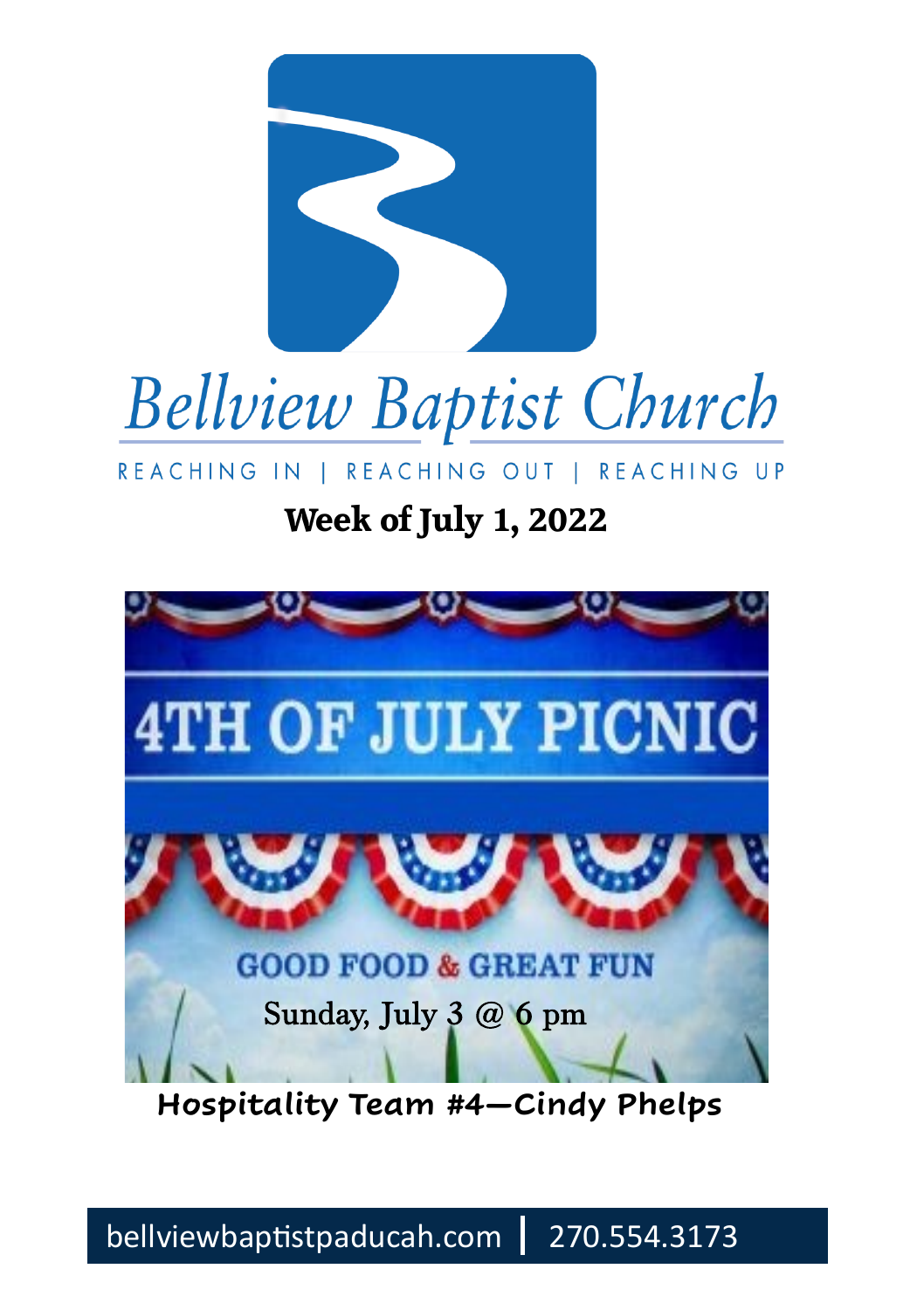## **ANNOUNCEMENTS**

#### **JOIN US LIVE**

**EVERY SUNDAY 10 AM** 

# ONLINE SERVICES

**Baby Bottle Campaign Be sure to return your baby bottles this week! All proceeds goes to Hope Unlimited.**

**TeamKid/Youth Wednesday Night Meal**

**July 6—Team 1# TeamKid Meal/Activities**

**JoPam Davidson & Lisa Yarbrough**

**Student Ministry Pool Party** 

Saturday, July 9  $@$  1 pm—4 pm. Home of P. J. & Sara Slayden. Lunch provided.

**Tuesday, July 12 @ 6pm**

Women't Bible Study Home of Debbie Byers—3301 Alpha Dr.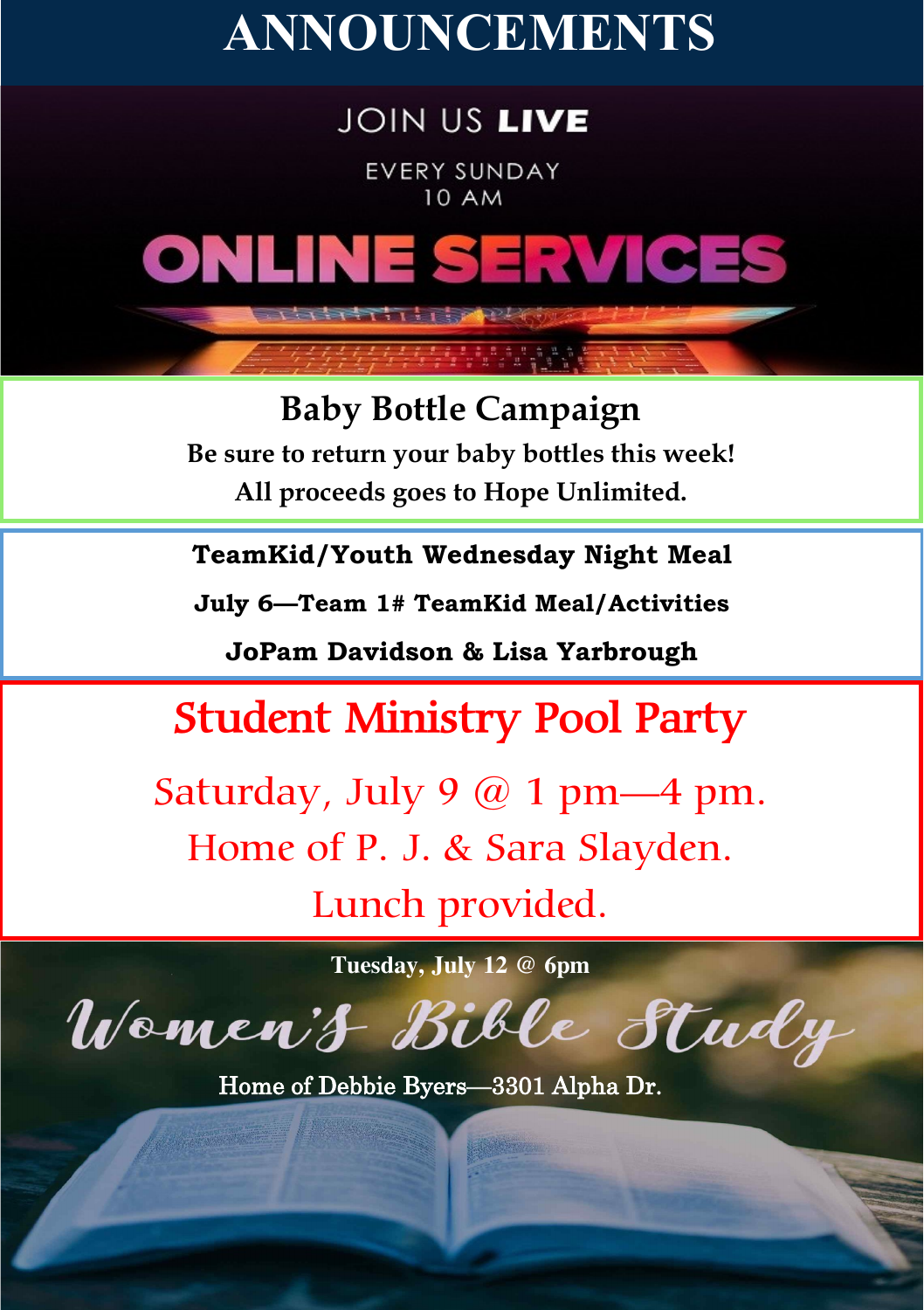### **Pastor Bob's Message**



a.k.a. Independence Day, flashes of bright fireworks, huge parades full of patriotic cheer, grills sizzling<br>with burgers, and red, white, and blue drinks may When you first think of the Fourth of July, huge parades full of patriotic cheer, grills sizzling come to mind. Although these fun and festive traditions are certainly part of the American tradition and a major summer holiday. It is imperative to reflect on the history behind the 4th of July and honor those

who sacrificed their lives for the country. One meaningful way for me to remember the importance of this wonderful day is to remember its history.

While the 4th of July only became a federal holiday in 1941, its history stems back to July 1776, when America adopted the Declaration of Independence. Over the centuries since this historical day in American history, presidents, politicians, and authors have spoken about what it means to be American. July 4th is a day to celebrate with a summer cookout filled with patriotic songs, looking at family photos of years past. Especially looking at photos of family and friends who have served our country during peace and war. We need to spend time in prayer and taking a moment to honor those who have fought for freedom and given the ultimate sacrifice. Fireworks and grilled food are fun; however, have you ever thought about the men and women who had gunfire above their heads? We sometimes take our freedom for granted! See this holiday has a bloody past. One that has brought many sorrowful messages to mothers, fathers, wives, husbands, and children. I love what Korean War veteran and purple heart recipient Howard William stated All gave some, some gave all." To fully understand this quote, one must understand what he was thinking about. See He served in a bloody battle while serving in the Army. He served from 1951 to 1953, during which he experienced heavy combat in Korea with his unit, the C Company, 5th Regimental Combat Team. He understands firsthand the actual price of freedom!

Let us take a real moment in prayer this year and thank God the Father for keeping America safe and remember all the men and women you gave part of their lives protecting us.

**Pastor Bob Whitter Senior Pastor**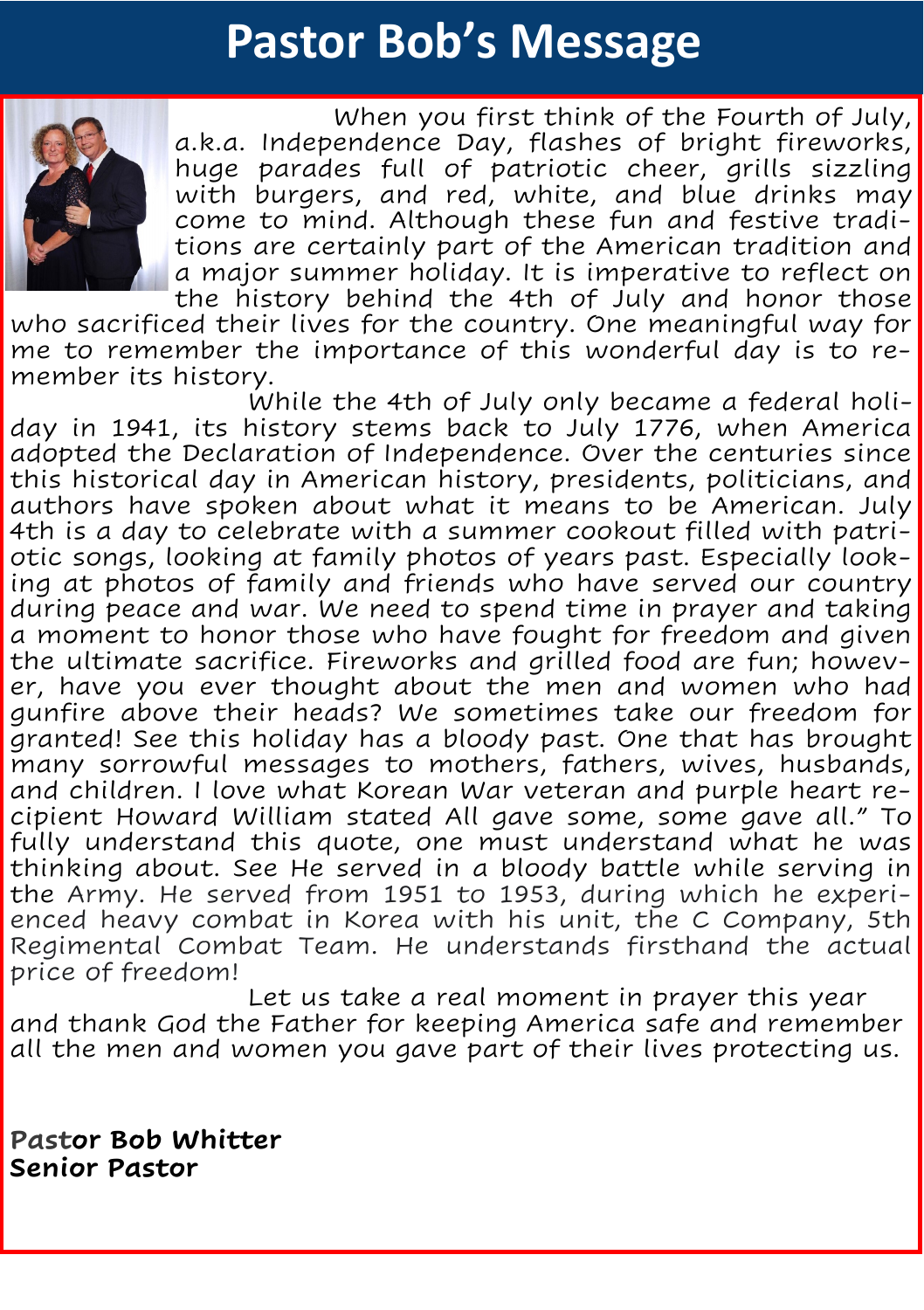## **Bro. Bill's Message**



**Beth and I are excited to be a part of Bellview family! As we are still in transition from Princeton to Paducah, we are praying for the sale of our house to go through soon as well as finding a new home in Paducah. God is faithful and we ask you to pray for this transition. Speaking of transitions, we** 

**would love for you to either transition back or transition for the first time to Choir. We are already having a great time together and making music that hopefully is meaningful to all of us and especially the Lord.**

**Also, if you play an instrument, sing, or do interpretive movement; whatever talent God has given you , we would love for you to share that talent with us. Just contact me and we will talk. Most of all, please pray, as we are to find a place in this church and be involved. The Church is a family and it is so much more meaningful when we are "all in!"**

**I am so looking forward to getting to know all of you in time. After all, we are family!**

**Worship Pastor, Bill**

## CHURCH OFFICE CLOSED ON MONDAY, JULY 4!!

#### **Educational Tour through Israel**

**Pastor Bob will be leading a group of people through Israel the later part of 2023 possibly early 2024. If you would be interested in going please see Pastor Bob.**

**The church is looking for teachers to teach a Special Needs Sunday School class. If you are interested in teaching please contact the church office at (270) 554-3173.**